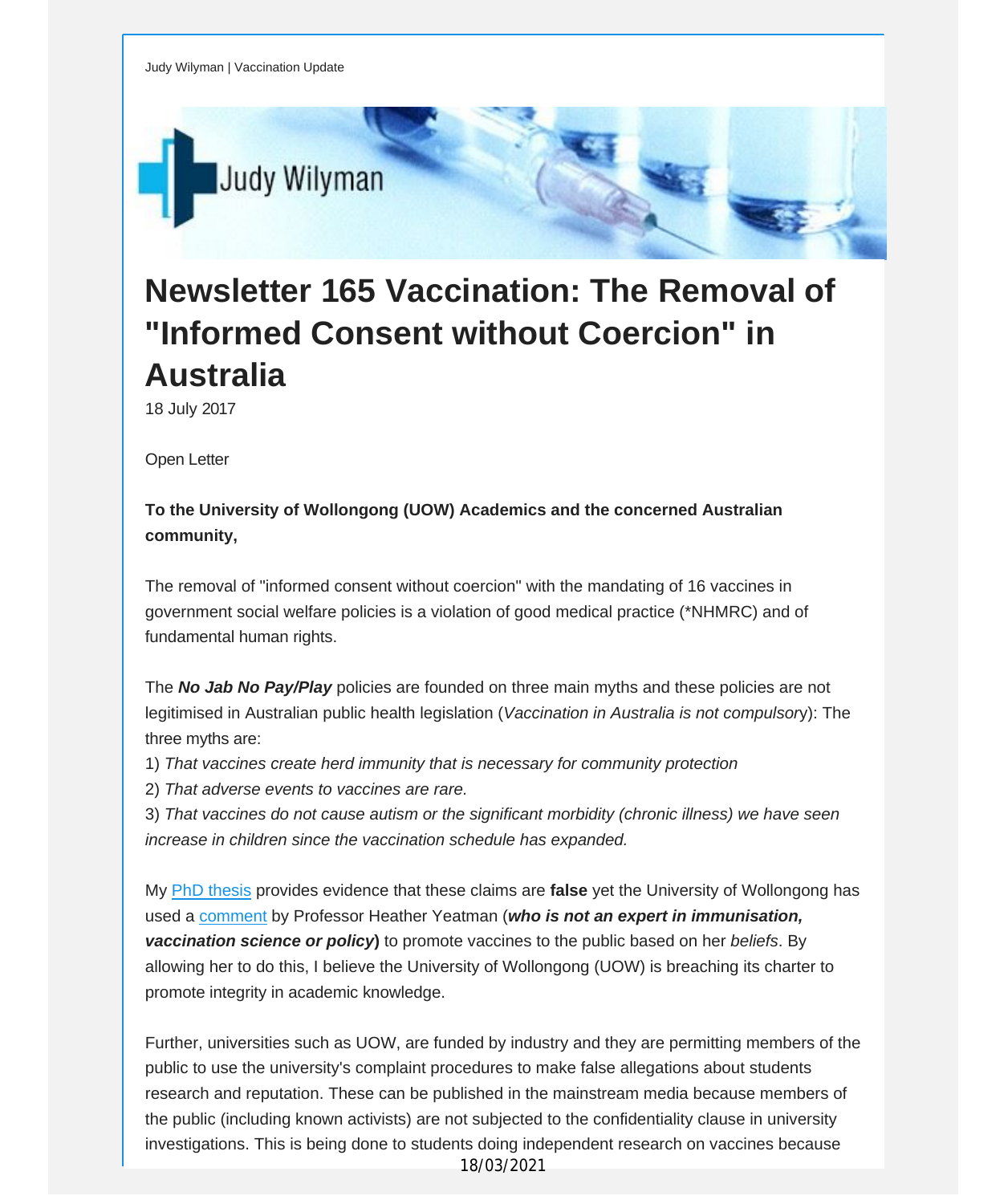industry has a large vested interest in these policies.

In 2014 **Dr. John Cunningham**, made false allegations to UOW about my academic research on the whooping cough vaccine that was given a *high distinction* by UOW academics in 2006. These false allegations were provided to the [media i](http://vaccinationdecisions.us8.list-manage1.com/track/click?u=f20605fde3732e41929f4a3f2&id=135592df41&e=fec8337d3c)n an attempt to discredit my research. The UOW Vice-Chancellor of Research, Judy Raper, described this complaint as an "unwarranted investigation" that "should not have happened" and stated that the university's procedures had been misused by the complainant.

In 2016 **Dr. John Cunningham** again provided unsupported and disparaging comments about the assessment of my PhD in the Australian Newspaper (Murdoch's News Ltd) . These comments were false and [UOW did not provide evidence](http://vaccinationdecisions.us8.list-manage.com/track/click?u=f20605fde3732e41929f4a3f2&id=8075d46e22&e=fec8337d3c) to support these disparaging remarks made by a lobby group activist. This false information about the assessment of my PhD by the University of Wollongong has never been rectified by the university in the media and this is suppressing the vaccination debate.

The University of Wollongong, the mainstream media and industry-lobby group activists are promoting false information on vaccines to the public/politicians and this represents a serious threat to humanity when politicians are basing mandatory and coercive vaccination policies on this false information.

For five years I have provided my academic research and publications to you for free through my website. This is because the mainstream media will not provide this side of the academic debate to the public. However, I can no longer afford to fund my website so if you would like to continue receiving this information could you please donate to my website by clicking on the [donate button](http://vaccinationdecisions.us8.list-manage.com/track/click?u=f20605fde3732e41929f4a3f2&id=9cf56607fe&e=fec8337d3c) on the menu.

Australia is removing a fundamental tenet of medical practice in the NJNPay/Play policies *without proper public debate that includes doctors, nurses, academics and consumers.* This will have serious consequences for the health and medical freedom of the Australian community and it is time to ensure that we have this debate.

\*National Health and Medical Research Council (NHMRC).

## **Dr. Judy Wilyman (PhD)**

Bachelor of Science, University of NSW Diploma of Education (Science), University of NSW, Master of Science (Population Health), University of Wollongong PHD The Science and Politics of Australia's Vaccination Policies, University of Wollongong Website: [Vaccination Decisions](http://vaccinationdecisions.us8.list-manage1.com/track/click?u=f20605fde3732e41929f4a3f2&id=9dcaf0bd38&e=fec8337d3c)